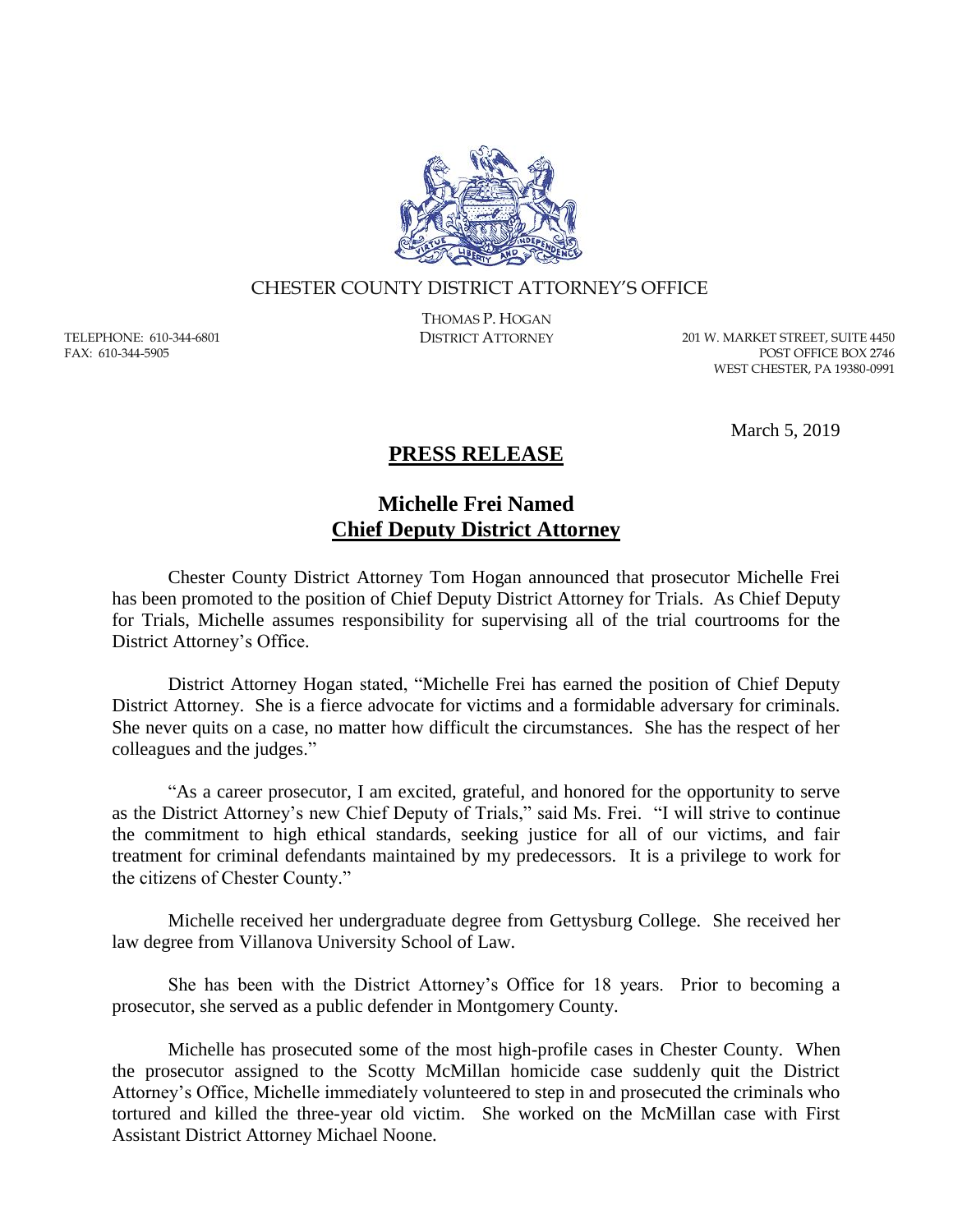When James Hvizda stabbed his wife to death in the middle of a Wawa parking lot, Michelle worked with District Attorney Hogan to make sure Hvizda was sentenced to life imprisonment. Michelle also remained close with the four children who essentially were orphaned by Hvizda killing his wife and their mother.

Michelle, together with then Chief of Trials Patrick Carmody, tried and convicted Laquanta Chapman for the killing and chainsaw dismemberment of a 16-year old. Most recently, Michelle was the lead prosecutor in the case of David Desper, who was convicted of murder for the road-rage shooting of 18-year old Bianca Roberson.

Michelle has long served as the head of domestic violence prosecutions for the District Attorney's Office. She played a vital role in working with the Domestic Violence Center of Chester County to create the Lethality Assessment Program, a tool that uses a series of simple questions to victims to help the police predict which domestic violence cases are likely to lead to extreme violence. This program allows the police to intervene early, getting help for the victim before the case turns into a homicide.

Dr. Dolly Wideman-Scott, the CEO of the Domestic Violence Center of Chester County, said, "The Domestic Violence Center congratulates Michelle Frei for her well-deserved promotion. Michelle has a genuine concern for the safety of victims and an unerring sense of justice. As a thorough and dedicated professional, Michelle will be an exemplary Chief Deputy of Trials."

Michelle also is well-known for mentoring younger prosecutors in the District Attorney's Office. She carefully guides them in the process of becoming experienced and effective prosecutors.

Andrew Davis, a former Assistant District Attorney now in private practice with Mullen Coughlin LLC, said, "Entering a courtroom as a prosecutor for the first time is a humbling and somewhat daunting experience. Thankfully, as a young prosecutor, I was guided by Michelle Frei. Whether discussing case resolution options, honing opening and closing statements, or generally imparting advice and legal knowledge, Michelle spent hours mentoring me as a young prosecutor, as she has many others, which laid the foundation for our legal careers. With a full caseload of her own and numerous other responsibilities in the DA's office, Michelle always found time to provide insight and mentorship during our time as trial partners and thereafter. Michelle is a loyal, devoted, and truly wonderful friend and colleague, and her hard-charging efforts set the standard which I strive to live up to each day in a profession that is both mentally and physically taxing."

Michelle's hobbies reflect her character. She enjoys mountain climbing and all of the physical fitness training that is required for the sport. She also teaches courses at the police academy.

Michelle is replacing Chief Deputy Ron Yen, who has served in the position for the last six years. Ron requested to move to part-time status, continuing to prosecute individual cases but divesting himself of the administrative duties of Chief Deputy.

"Michelle has big shoes to fill," District Attorney Hogan added. "Ron's skills and work ethic are legendary in the Justice Center. The District Attorney's Office is lucky that we had